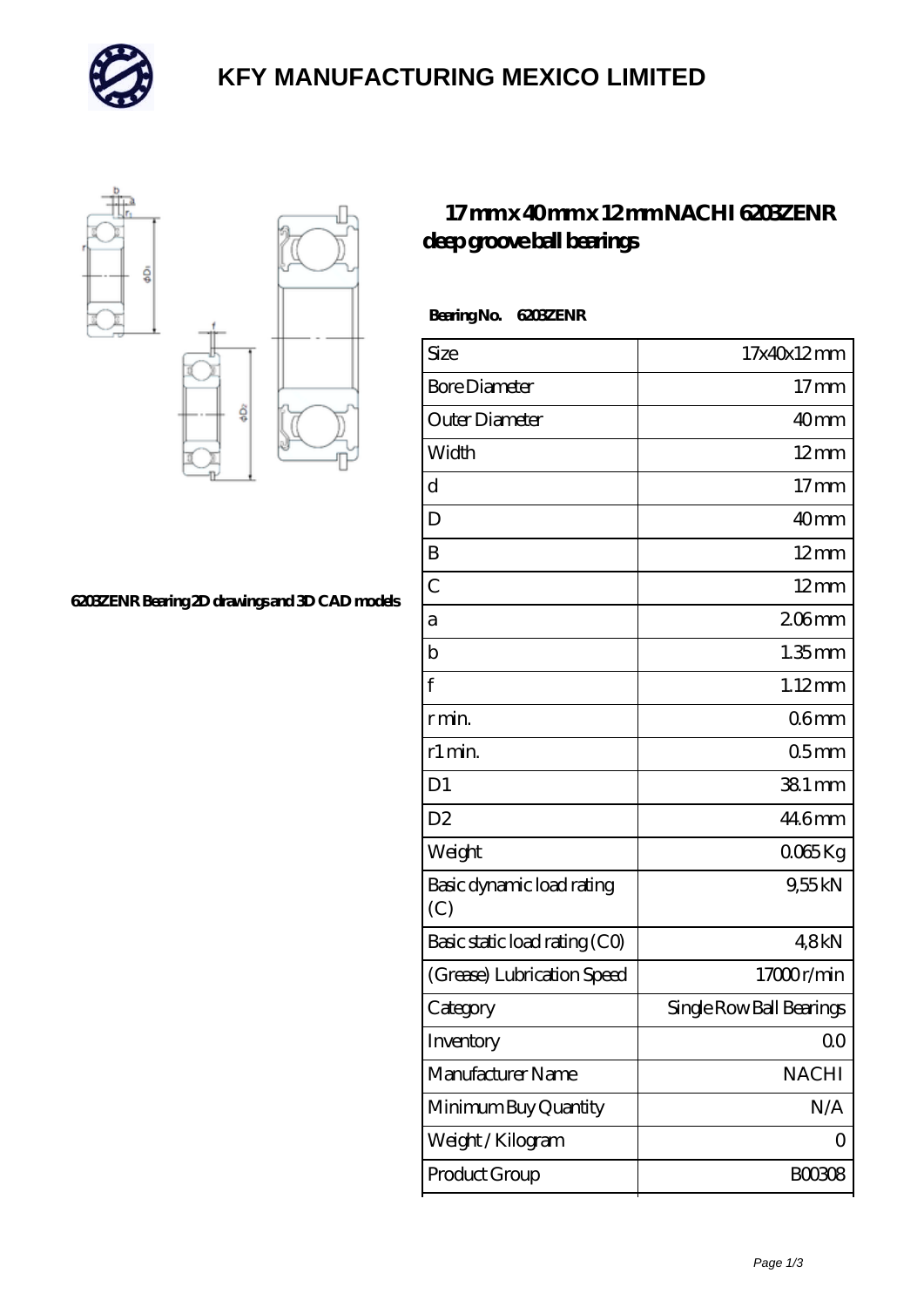

# **[KFY MANUFACTURING MEXICO LIMITED](https://m.mailemotion.tv)**

| Enclosure                          | 1 Metal Shield                                                                                                                                                                                                                |
|------------------------------------|-------------------------------------------------------------------------------------------------------------------------------------------------------------------------------------------------------------------------------|
| Precision Class                    | ABEC 1   ISO PO                                                                                                                                                                                                               |
| Maximum Capacity / Filling<br>Slot | No                                                                                                                                                                                                                            |
| Rolling Element                    | <b>Ball Bearing</b>                                                                                                                                                                                                           |
| Snap Ring                          | Yes                                                                                                                                                                                                                           |
| <b>Internal Special Features</b>   | No                                                                                                                                                                                                                            |
| Cage Material                      | Steel                                                                                                                                                                                                                         |
| Internal Clearance                 | CO-Medium                                                                                                                                                                                                                     |
| Inch - Metric                      | Metric                                                                                                                                                                                                                        |
| Long Description                   | 17MM Bore; 40MM<br>Outside Diameter; 12MM<br>Outer Race Width; 1 Metal<br>Shield; Ball Bearing; ABEC 1<br>ISO PQ No Filling Slot;<br>Yes Snap Ring, No Internal<br>Special Features;<br>CO Medium Internal<br>Clearance; Stee |
| <b>Other Features</b>              | Deep Groove   With Snap<br>Ring                                                                                                                                                                                               |
| Category                           | Single Row Ball Bearing                                                                                                                                                                                                       |
| <b>UNSPSC</b>                      | 31171504                                                                                                                                                                                                                      |
| Harmonized Tariff Code             | 8482105068                                                                                                                                                                                                                    |
| Noun                               | Bearing                                                                                                                                                                                                                       |
| <b>Keyword String</b>              | Ball                                                                                                                                                                                                                          |
| Manufacturer URL                   | http://www.nachiamerica.c<br>om                                                                                                                                                                                               |
| Weight/LBS                         | 0.146                                                                                                                                                                                                                         |
| Outside Diameter                   | 1.575 Inch   40 Millimeter                                                                                                                                                                                                    |
| <b>Bore</b>                        | Q669Inch   17 Millimeter                                                                                                                                                                                                      |
| Outer Race Width                   | 0.472Inch   12Millimeter                                                                                                                                                                                                      |
| Inner Race Width                   | OInch   OMillimeter                                                                                                                                                                                                           |
| <b>Bore</b> Type                   | Cylindrical Bore                                                                                                                                                                                                              |
| Configuration                      | Single Row                                                                                                                                                                                                                    |
| <b>Bore Size</b>                   | $17 \,\mathrm{mm}$                                                                                                                                                                                                            |